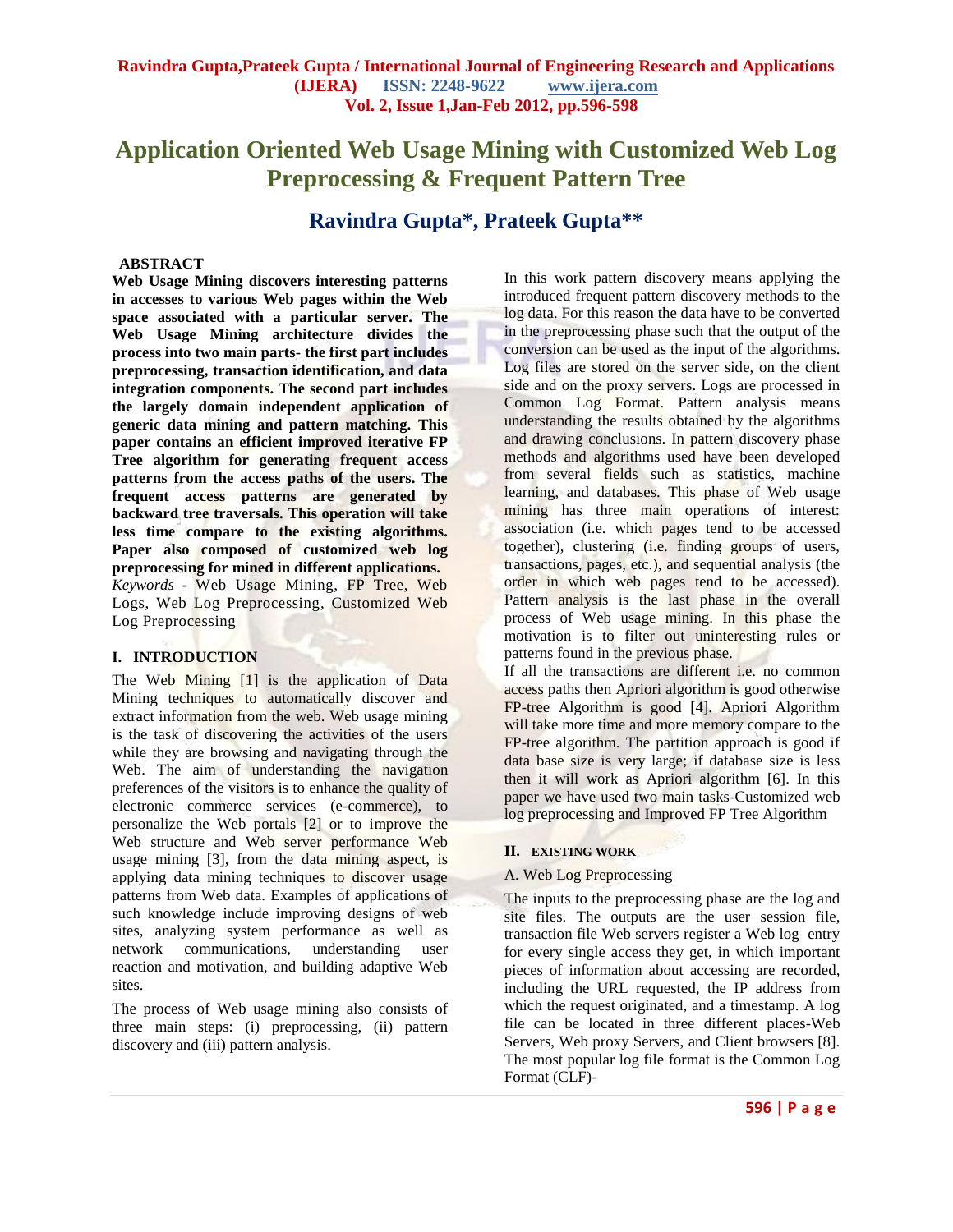# **Ravindra Gupta,Prateek Gupta / International Journal of Engineering Research and Applications (IJERA) ISSN: 2248-9622 www.ijera.com Vol. 2, Issue 1,Jan-Feb 2012, pp.596-598**

<ip><br/>sbaseurl><date><method><file><protocol>< code> <br/> <br/> <br/> <terferrer><user agent>

Preprocessing [9] contains four sub steps: Data Cleaning, User Identification, Session Identification and Formatting.



B. FP Tree Algorithm

The FP-tree algorithm avoids candidate generation steps [7]. The main idea of the algorithm is to maintain a frequent pattern tree (FP-Tree) of the database [5]. It is an extended prefix-tree structure, storing crucial quantitative information about frequent sets. The tree nodes are frequent items and are arranged in such a way that more frequently occurring nodes will have a better chances of sharing nodes than the less frequently occurring ones. The method starts from frequent 1-itemsets as an initial suffix pattern and examines only its conditional pattern base (a subset of the database), which consists of the set of frequent items co-occurring with the suffix pattern. The algorithm constructs the conditional FP-tree and performs mining on this tree. A hash-based technique is used to reduce the size of the candidate *k*- patterns. Another variation is to reduce the number of transactions to be scanned at higher values of *k*. Since a transaction that does not contain any frequent *k*-pattern cannot contain any frequent  $(k+1)$  - pattern, these types of transactions can be marked during the *K*th scanning and are not considered in the subsequent scanning.

#### **III. PROPOSED WORK**

#### A. Customized Web Log Preprocessing

Different web application requires different preprocessing of logs. Multimedia application requires log of multimedia link request like log having jpg, mpg, and gif etc. resource. All application removes error log. E-commerce application requires different user requests. We introduced one more step in traditional preprocessing steps, before data cleaning, Customization. In this step we clean log on the basis of user requirement for application.



Fig-2 customized preprocessing steps

Steps for customized web log preprocessing are as follows –

Step 1. input raw web accessing log file

Step 2. take user choice for normal, multimedia, graphics or e-commerce applications.

Step 3. read raw web log file and remove logs according to user selection to make intermediate file.

Step 4. identify users & resources uniquely & assign a unique id to them.

Step 5. identify resource accessed by users according to id.

Step 6. create preprocessed file by mapping of user id and resource ids accessed by them.

Step 7. show comparison of file generated after customized preprocessing & without in terms of size. B. Improved FP Tree Algorithm

There are many existing algorithms for generating frequent access patterns from the access paths. But they have less efficient in terms of execution time and memory requirement. The proposed algorithm is modification of FP-tree Algorithm. In proposed FP tree structure items are stored in descending order of their frequency. This structure contains- Item Table having index, item-id, frequency & pointer to root. Each tree node has node-id, pointer to next siblings, number of occurrences.

Mining with improved fp tree structure is divided into two main processes : creation of modified fp tree & mining.

Steps for construction of improved fp tree are as follows :

Step 1. identify frequent items from sample database & make frequent item table.

Step 2. sort frequent item table in descending order of frequency.

Step 3. assign index for each item in frequent item table.

Step 4. make mapping according to transactions.

Step 5. sort mapping in ascending order of item ids.

Step 6. initialize item with first item of mapping.

Step 7. make current node as root of sub tree referred by item.

Step 8. for each subsequent items of item I from mapping table perform counting for existing or non existing nodes & go to step 4.

Steps for finding frequent patterns from modified fp tree are as follows-

Step 1. create modified fp tree.

Step 2. Initialize sub fp tree with i as root where i is index of least frequent item in frequent item table.